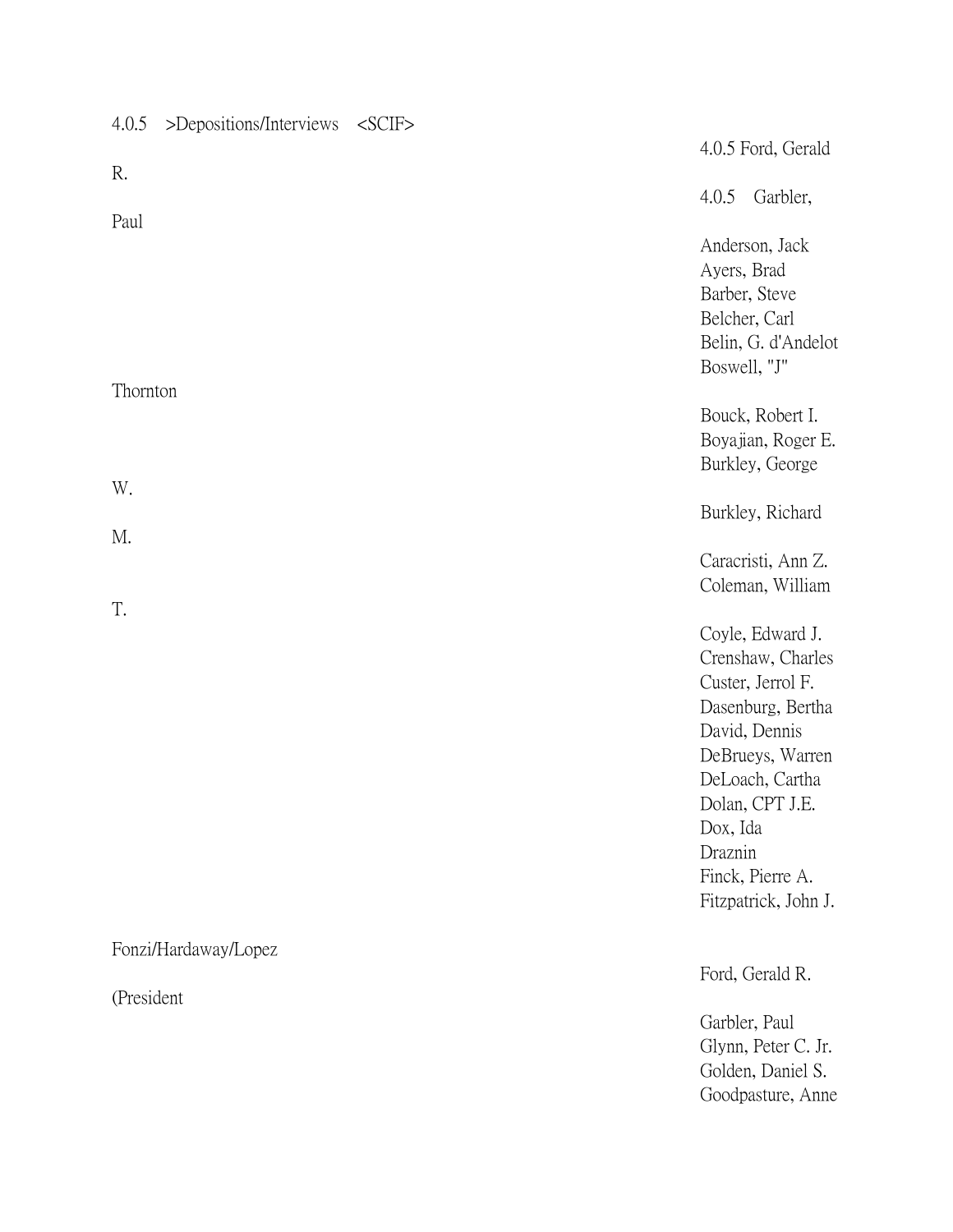|              | Groden, Robert (D)<br>Guinn, Vincent<br>Hagan, Joseph<br>Heckman, Beverly                                                                           |
|--------------|-----------------------------------------------------------------------------------------------------------------------------------------------------|
| А.           | Helms, Richard<br>Higdon, Joan<br>Horbaly, William<br>Horton, John<br>Hosty, James P.<br>Humes, James J.<br>Jenkins, James C.<br>Karnei, Robert F., |
| Jr.          | Kelley, Violet E.<br>Kester, John G.                                                                                                                |
| Esq.         | Kirschner, Robert<br>Krill, Jackson<br>Langelle, Russell                                                                                            |
| A.           | Madonia, Vincent<br>Manchester,                                                                                                                     |
| William      | Mantik/Ebersole<br>Martaxis, Prof.                                                                                                                  |
| T.C.         | McKinney,                                                                                                                                           |
| William      | McNamara, Robert                                                                                                                                    |
| S.           | Monier, Donald<br>Nechiporenko,                                                                                                                     |
| Oleg Maximov | O'Connor, Paul C.<br>O'Neill, Francis X.                                                                                                            |
| Jr.          | Owen, Robert I.<br>Peters, Paul<br>Phillips, Max D.<br>Powell, James W.                                                                             |